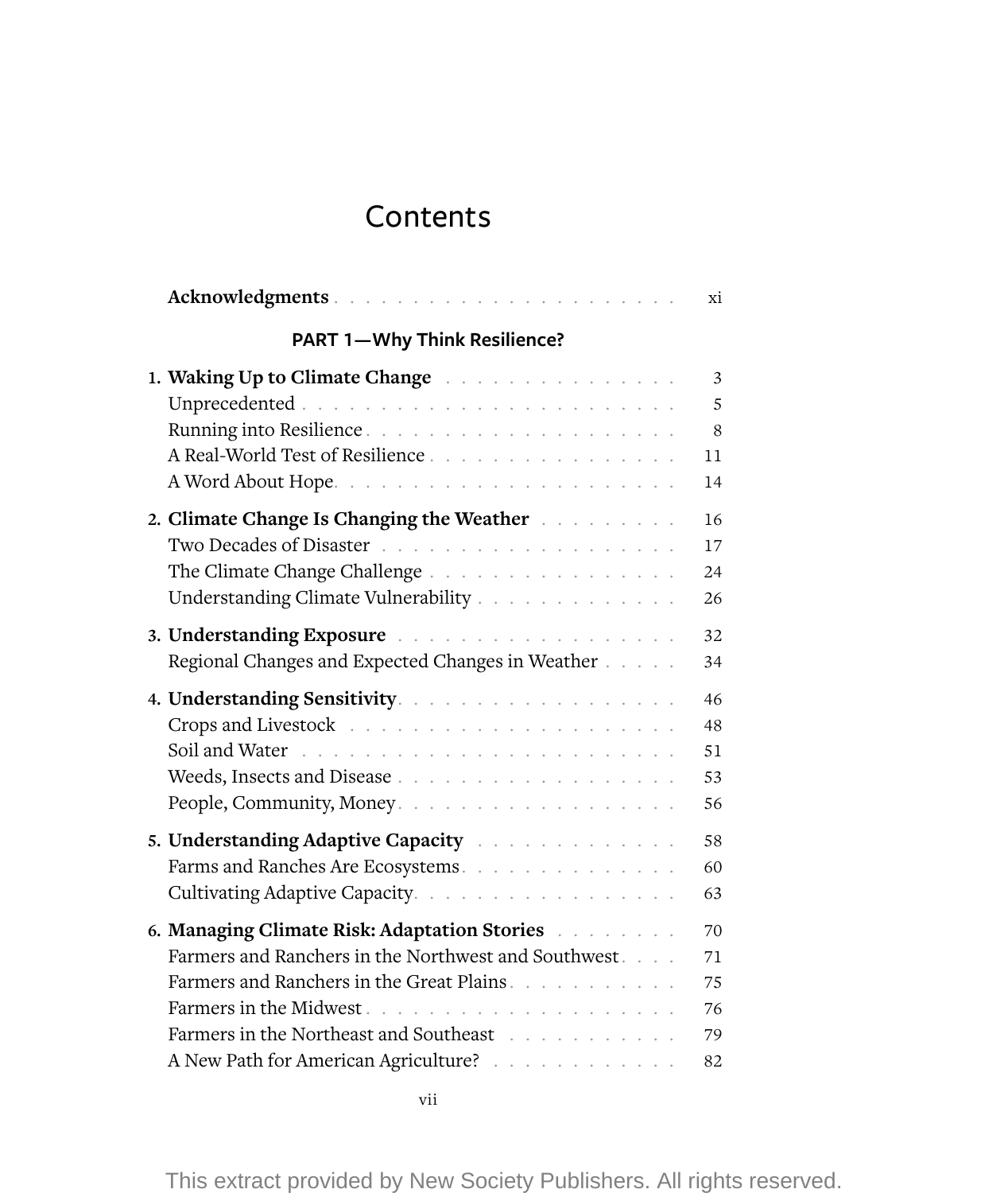## **PART 2— The Rules of Resilience?**

| 7. A New Way to Think About Solutions<br>Resilience Is Not What You Think.<br>Describing a Social-Ecological System: Focal Scale,                                                                                                                                                                                                                                                          | 89<br>92                               |
|--------------------------------------------------------------------------------------------------------------------------------------------------------------------------------------------------------------------------------------------------------------------------------------------------------------------------------------------------------------------------------------------|----------------------------------------|
|                                                                                                                                                                                                                                                                                                                                                                                            | 93                                     |
|                                                                                                                                                                                                                                                                                                                                                                                            | 96                                     |
|                                                                                                                                                                                                                                                                                                                                                                                            | 104                                    |
| The Raw Material of Resilience: Diversity                                                                                                                                                                                                                                                                                                                                                  | 105                                    |
| A Diversified Portfolio of Assets                                                                                                                                                                                                                                                                                                                                                          | 109                                    |
|                                                                                                                                                                                                                                                                                                                                                                                            | 110                                    |
| Specified and General Resilience                                                                                                                                                                                                                                                                                                                                                           | 119                                    |
| Resilience Design Principles (Contact of Contact of Contact of Contact of Contact of Contact of Contact of Contact of Contact of Contact of Contact of Contact of Contact of Contact of Contact of Contact of Contact of Conta                                                                                                                                                             | 120                                    |
| 9. The Rules of Resilience <b>Fig. 1. Accept and Property Residence Fig. 1. Accept and Property Accept</b>                                                                                                                                                                                                                                                                                 | 124                                    |
| Diverse Networks of Reciprocal Relationship                                                                                                                                                                                                                                                                                                                                                | 125                                    |
|                                                                                                                                                                                                                                                                                                                                                                                            | 127                                    |
| Accumulation of Community-Based Wealth.                                                                                                                                                                                                                                                                                                                                                    | 128                                    |
|                                                                                                                                                                                                                                                                                                                                                                                            | 131                                    |
| 10. Is Sustainable Agriculture a Resilient Agriculture? a seculture and sub-                                                                                                                                                                                                                                                                                                               | 136                                    |
| What is Sustainable Agriculture?                                                                                                                                                                                                                                                                                                                                                           | 137                                    |
| Cultivating Resilience with Sustainable Agriculture                                                                                                                                                                                                                                                                                                                                        | 143                                    |
| 11. Resilient Agriculture: New Tools for Shaping Change and<br>Navigating Uncertainty with Adaptive Management.<br>Whole Farm Planning Is Adaptive Management<br>Nature-Based Solutions: Cultivating Healthy Ecosystems<br>for Land, People and Community<br>The Adaptive Continuum: Protect, Adapt, Transform<br>Barriers to a Resilient Agriculture: From the Farm Gate<br>to Your Plate | 150<br>150<br>152<br>155<br>158<br>166 |
| <b>PART 3-What Path to Resilience?</b>                                                                                                                                                                                                                                                                                                                                                     |                                        |
| 12. The Light and the Dark of These Times.                                                                                                                                                                                                                                                                                                                                                 | 173                                    |
| From Land to Mouth: In Search of Sustainable Food                                                                                                                                                                                                                                                                                                                                          | 177                                    |
| Indigenous Foodways                                                                                                                                                                                                                                                                                                                                                                        | 177                                    |
|                                                                                                                                                                                                                                                                                                                                                                                            | 180                                    |